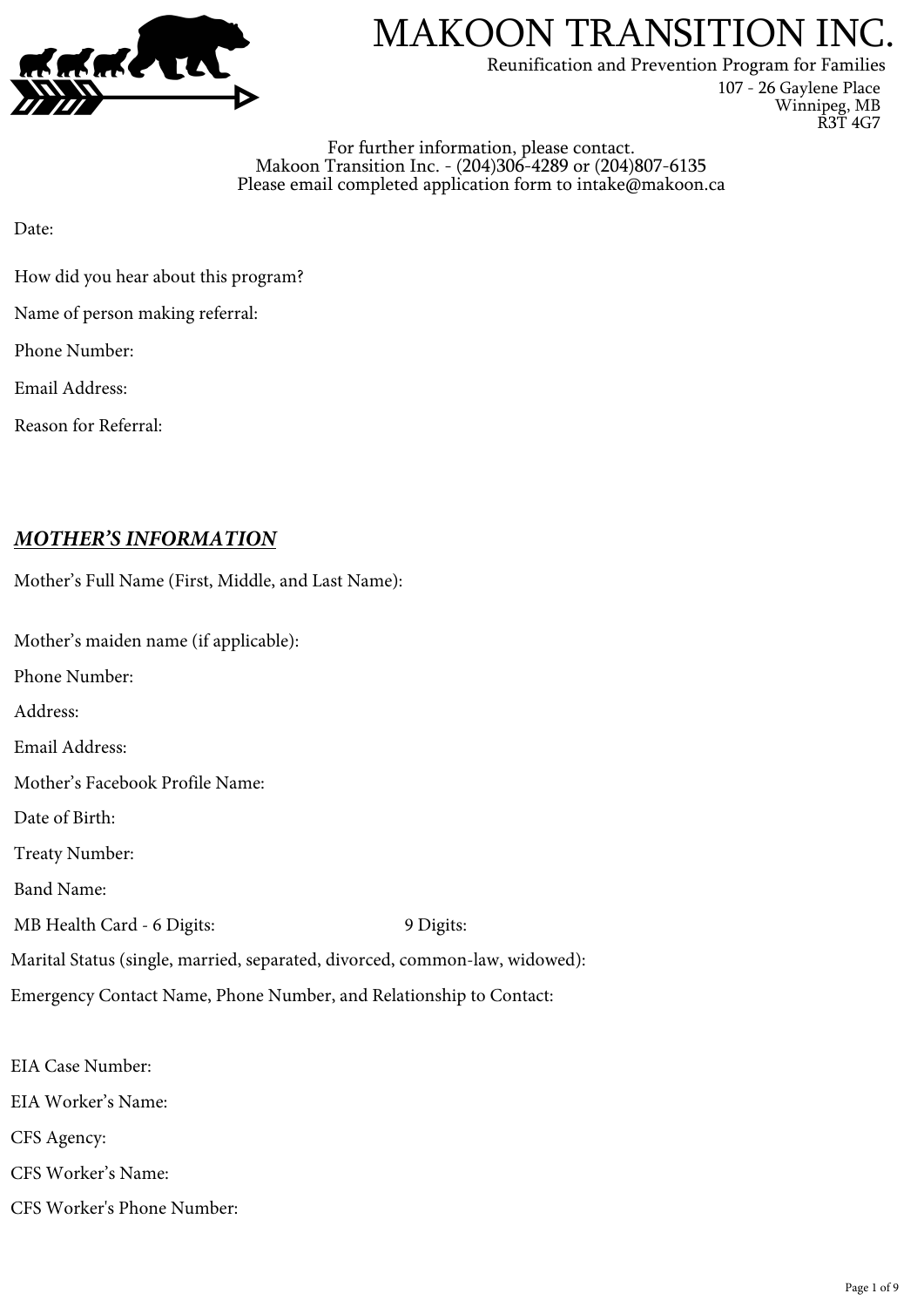

Reunification and Prevention Program for Families

107 - 26 Gaylene Place Winnipeg, MB R3T 4G7

## *FATH ER'S INFORMATION*

Father's Full Name (First, Middle, and Last Name):

| Phone Number:                                                      |           |  |
|--------------------------------------------------------------------|-----------|--|
| Address:                                                           |           |  |
| Email Address:                                                     |           |  |
| Father's Facebook Profile Name:                                    |           |  |
| Date of Birth:                                                     |           |  |
| <b>Treaty Number:</b>                                              |           |  |
| <b>Band Name:</b>                                                  |           |  |
| MB Health Card - 6 Digits:                                         | 9 Digits: |  |
| Emergency Contact Name, Phone Number, and Relationship to Contact: |           |  |

EIA Case Number: EIA Worker's Name: EIA Worker's Phone Number: CFS Worker's Name: CFS Worker's Phone Number:

## *LIN EAGE INFORMAT ION*

Maternal Grandmother's Name (Children's Mother's mother):

Date of Birth: Treaty Number: Band Name: Maternal Grandfather's Name (Children's Mother's father): Date of Birth:

Treaty Number:

Band Name: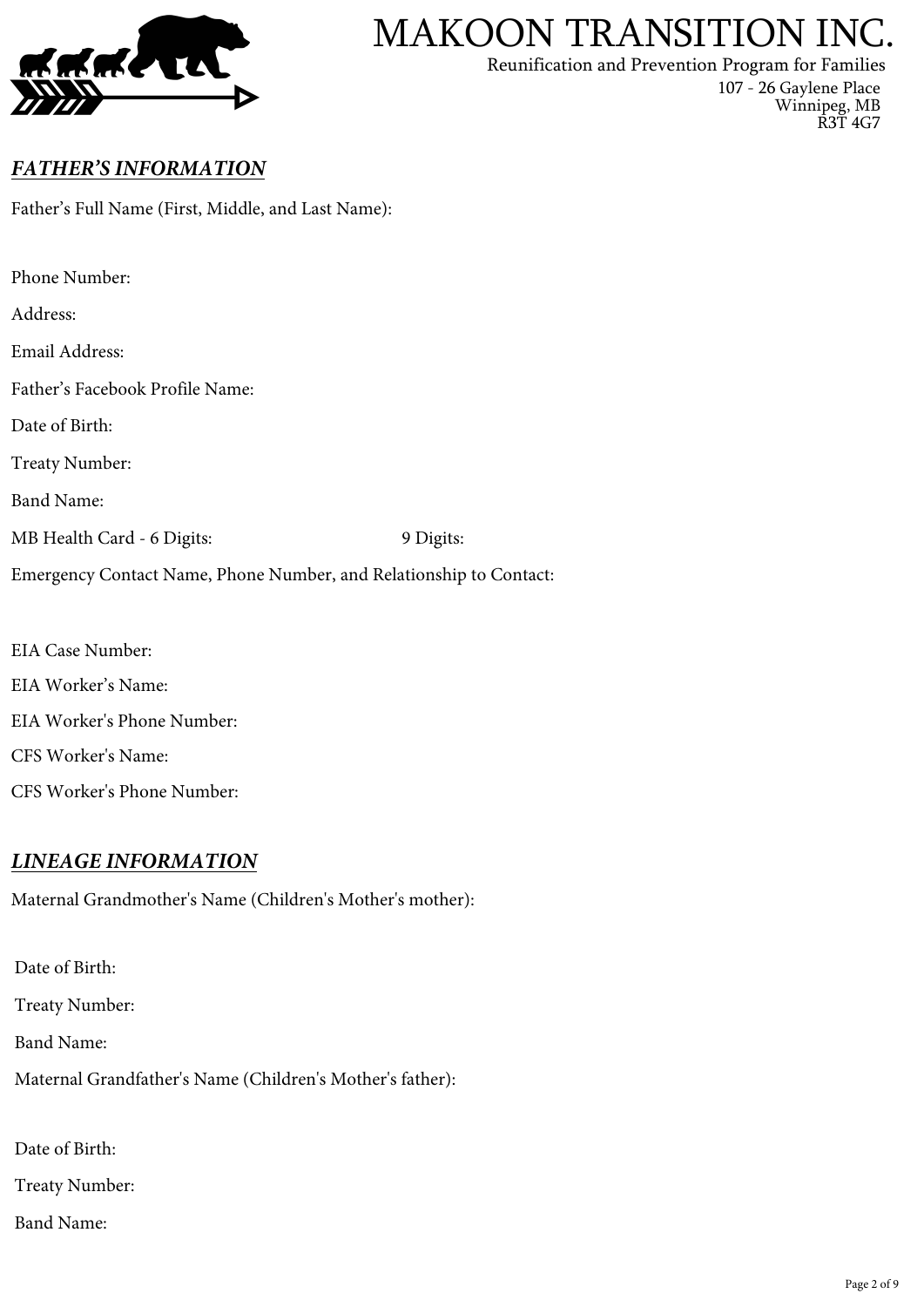

Reunification and Prevention Program for Families

107 - 26 Gaylene Place

Winnipeg, MB R3T 4G7

Paternal Grandmother's Name (Children's Father's mother):

Date of Birth: Treaty Number: Band Name: Paternal Grandfather's Name (Children's Father's father): Date of Birth: Treaty Number: Band Name: *CHILDREN'S INFORMAT ION* Name: Date of Birth: Gender: Treaty Number: MB Health Card - 6 Digits: 9 Digits: Please list any special needs, medical issues, prescription medications, allergies, concerns, or issues: Name: Date of Birth: Gender: Treaty Number: MB Health Card - 6 Digits: 9 Digits: Please list any special needs, medical issues, prescription medications, allergies, concerns, or issues:

| Name:                      |                                                                                                          |
|----------------------------|----------------------------------------------------------------------------------------------------------|
| Date of Birth:             | Gender:                                                                                                  |
| Treaty Number:             |                                                                                                          |
| MB Health Card - 6 Digits: | 9 Digits:                                                                                                |
|                            | Please list any special needs, medical issues, prescription medications, allergies, concerns, or issues: |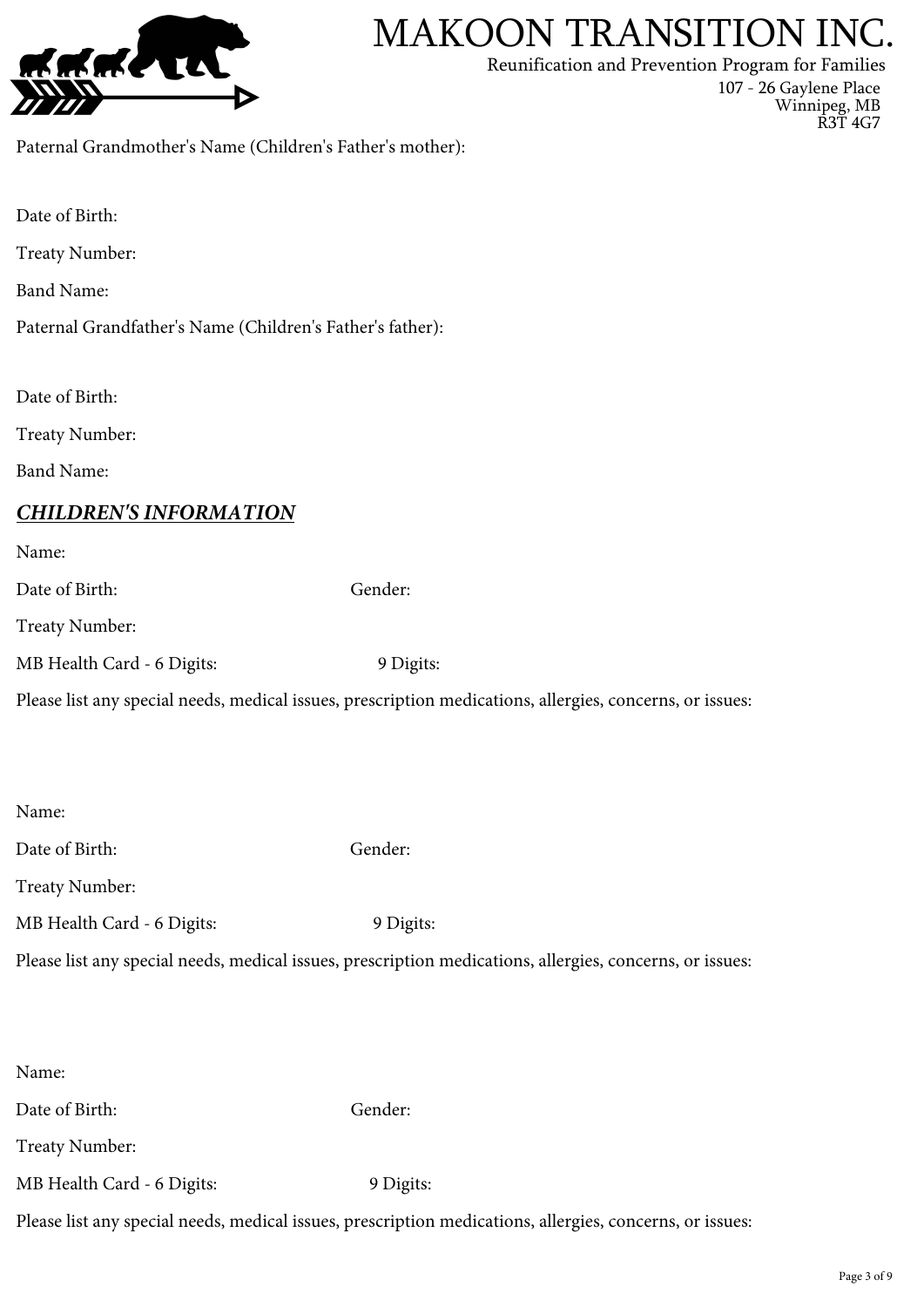

Reunification and Prevention Program for Families

107 - 26 Gaylene Place Winnipeg, MB R3T 4G7

| Name:                      |                                                                                                          |
|----------------------------|----------------------------------------------------------------------------------------------------------|
| Date of Birth:             | Gender:                                                                                                  |
| <b>Treaty Number:</b>      |                                                                                                          |
| MB Health Card - 6 Digits: | 9 Digits:                                                                                                |
|                            | Please list any special needs, medical issues, allergies, prescription medications, concerns, or issues: |
|                            |                                                                                                          |
|                            |                                                                                                          |
| Name:                      |                                                                                                          |
| Date of Birth:             | Gender:                                                                                                  |
| <b>Treaty Number:</b>      |                                                                                                          |
| MB Health Card - 6 Digits: | 9 Digits:                                                                                                |
|                            | Please list any special needs, medical issues, allergies, prescription medications, concerns, or issues: |
|                            |                                                                                                          |

| When was the last time you used drugs and/or alcohol?                                                    |                                        |
|----------------------------------------------------------------------------------------------------------|----------------------------------------|
| What did last use?                                                                                       |                                        |
| What was your drug of choice?                                                                            |                                        |
| Do you smoke tobacco or marijuana?                                                                       | If yes to marijuana, is it prescribed? |
| Do you have any special needs or medical issues, such as Diabetes, HIV, any mental health illness, etc.? |                                        |
|                                                                                                          |                                        |

Are you currently on any prescription medication? If so, please list what you are taking:

Do you have a Criminal Record? If so, please explain: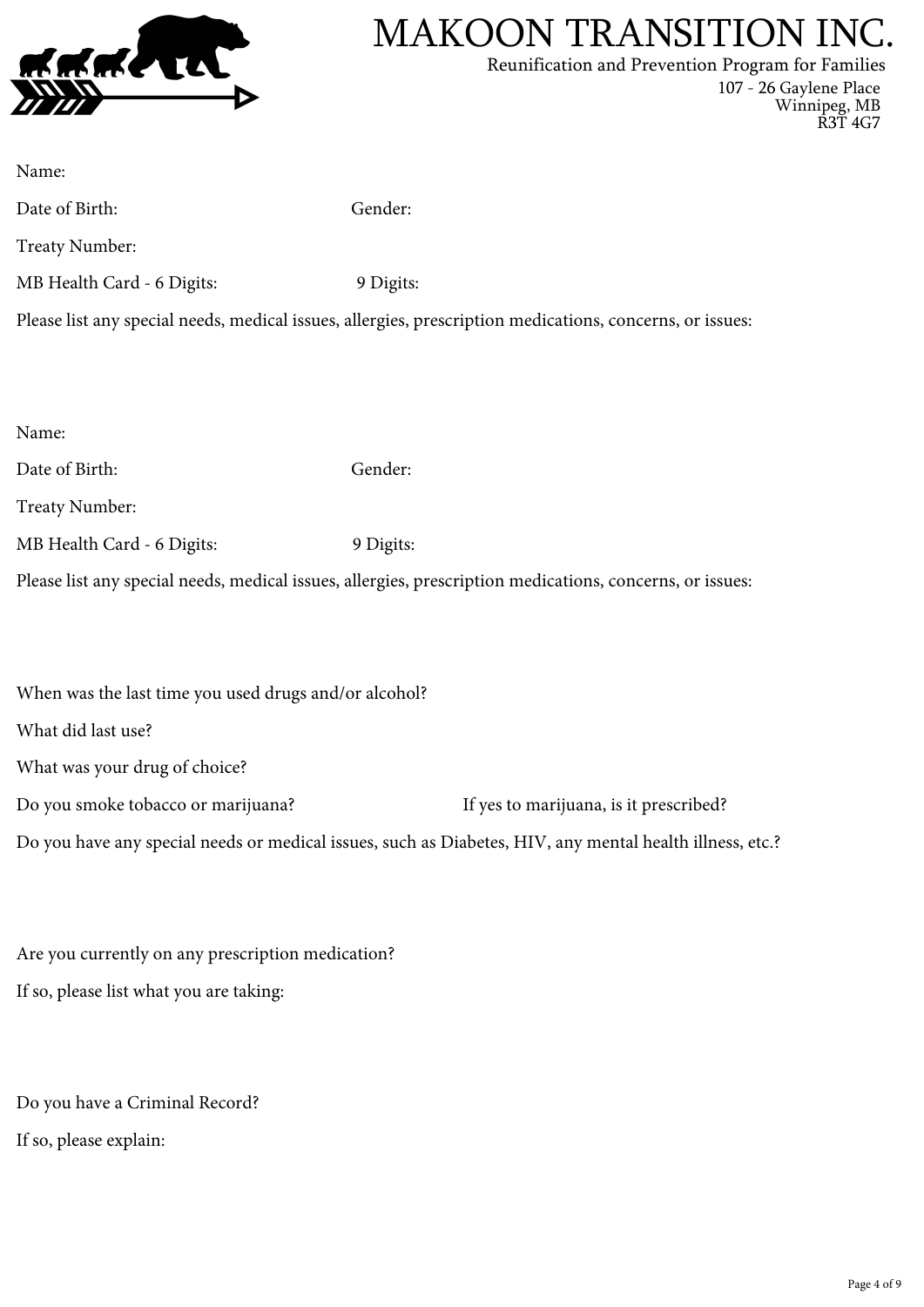

Reunification and Prevention Program for Families

107 - 26 Gaylene Place Winnipeg, MB R3T 4G7

Do you have any No Contact Orders in place ? If so, please list them below:

Please list of programs and supports you are currently involved with:

Please list the programs and supports you have previously been involved with:

Are your children placed with family (Kinship Care)? If so, please explain :

Have you ever had any previous CFS involvement? If so, please explain:

What are the goals you would like to achieve while attending our program?

What are your plans for once you have completed our program?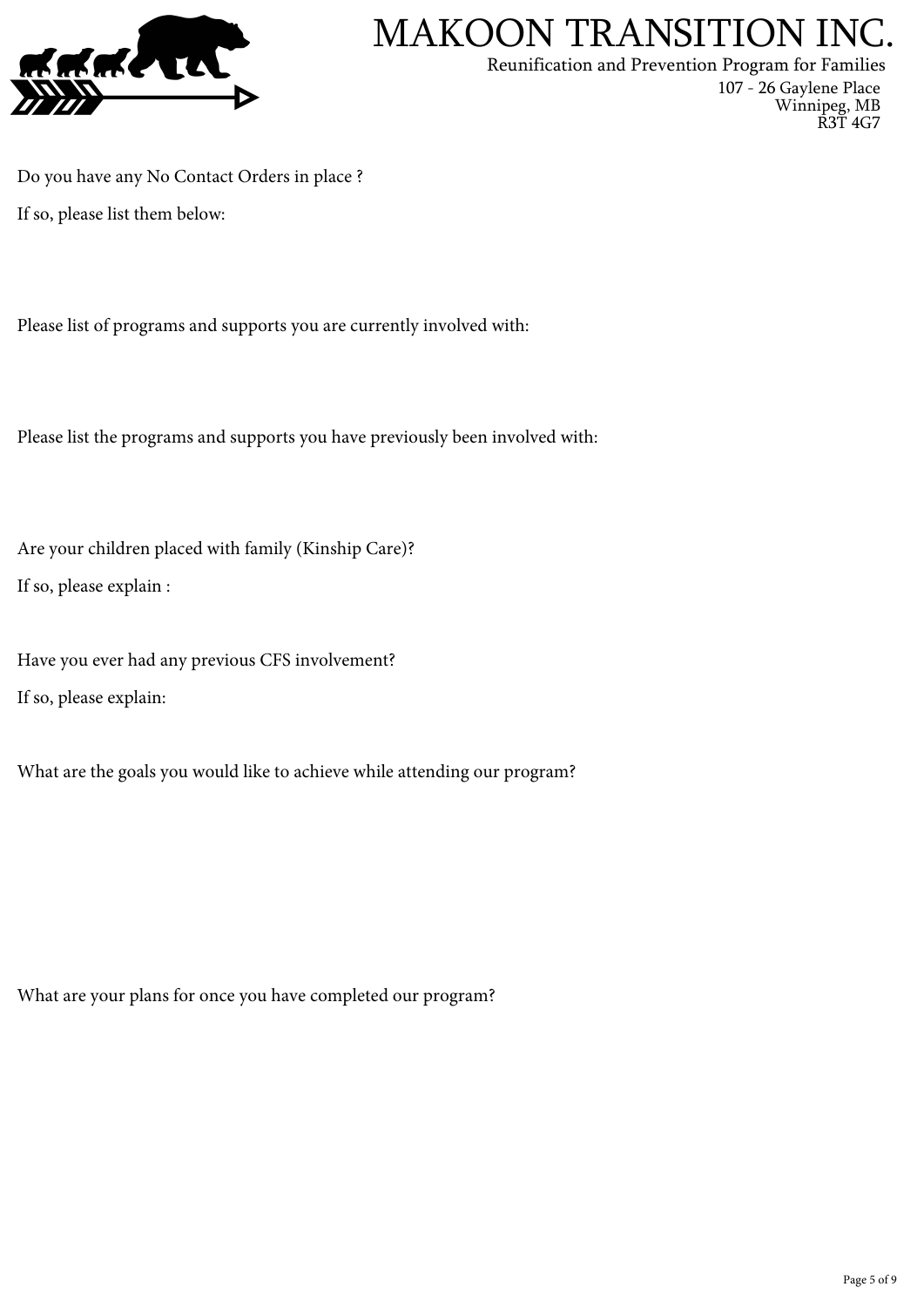### **DEPARTMENT OF INDIGENOUS SERVICES CANADA JORDAN'S PRINCIPLE Information Sharing Consent**

| Child Name:                       |  |
|-----------------------------------|--|
| Parent/Guardian Name:             |  |
| <b>Authorized Representative:</b> |  |

**Note: Authorized Representatives (person acting on behalf of Parent/Guardian) also attest to receiving verbal consent from parent/guardian and reviewing privacy notice statement.**

#### **Privacy Notice Statement**

**The personal information you provide is protected in accordance with the Privacy Act and collected under the authority of the Privy Council Order-in-Council PC Number 2017-1464. We require this information to determine eligibility and process requests for health, social and educational assistance under the Jordan's Principle Initiative. Your personal information may be used within the Department of Indigenous Services Canada for the alignment of health, social and educational benefits and for audit purposes. With consent, personal information may be disclosed to health, social and educational services professionals, and service coordinators for processing requests. Your personal information may be disclosed without your consent, but only in accordance with subsection 8(2) of the Privacy Act. This information collection is described in Info Source, available online at infosource.gc.ca. Your rights under the Privacy Act: You have the right of access to, correction and protection of your personal information. You also have the right to file a complaint with the Privacy Commissioner of Canada if you think your personal information has been handled improperly.**

have read and reviewed the privacy notice above and attest that I agree (Parent or Authorized Representative)

**to the sharing of information with** *MAKOON TRANSITION INC.* **for the sole purpose of**

**providing services to the child noted above.** 

**Signature Date**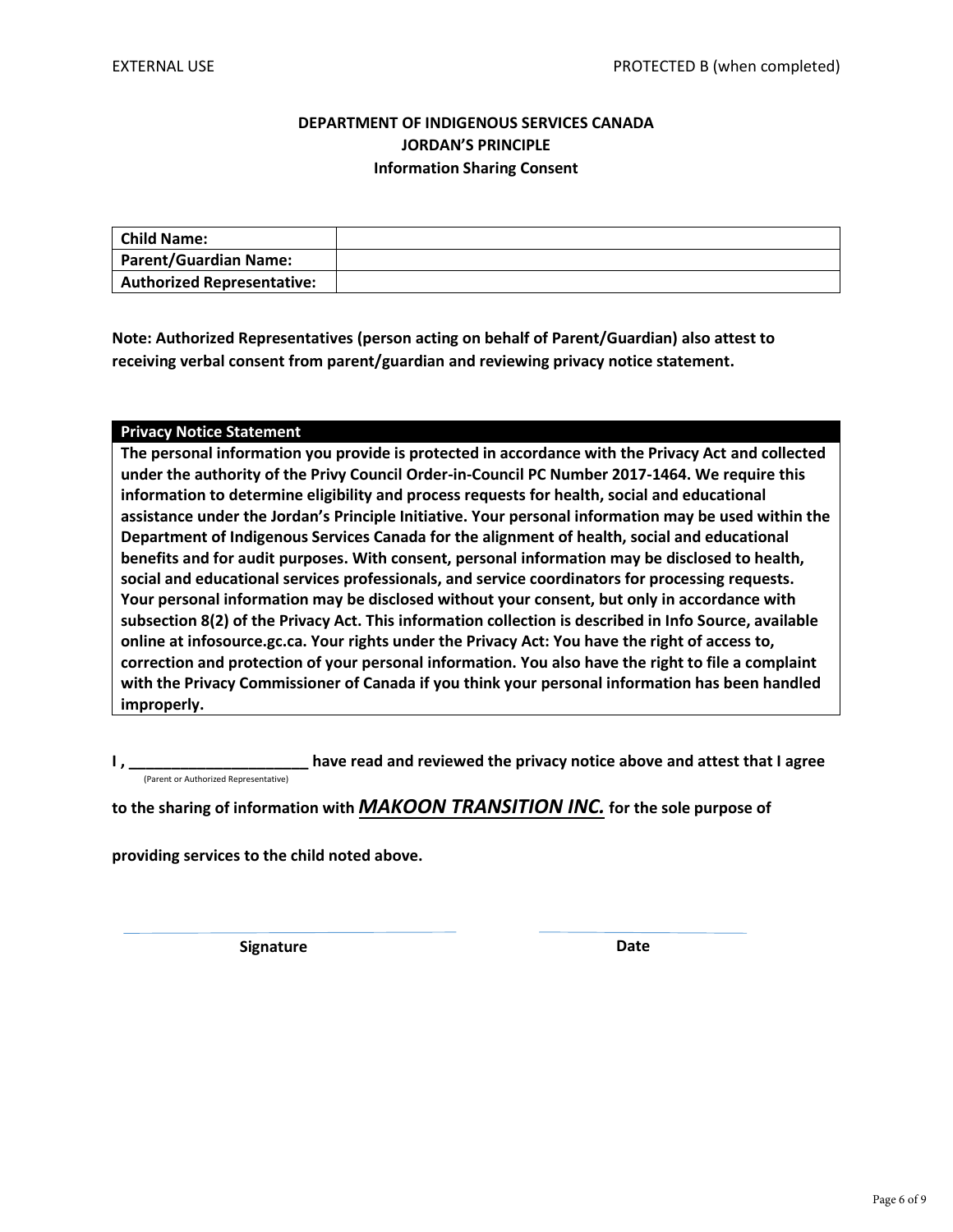### **DEPARTMENT OF INDIGENOUS SERVICES CANADA JORDAN'S PRINCIPLE Information Sharing Consent**

| Child Name:                       |  |
|-----------------------------------|--|
| Parent/Guardian Name:             |  |
| <b>Authorized Representative:</b> |  |

**Note: Authorized Representatives (person acting on behalf of Parent/Guardian) also attest to receiving verbal consent from parent/guardian and reviewing privacy notice statement.**

#### **Privacy Notice Statement**

**The personal information you provide is protected in accordance with the Privacy Act and collected under the authority of the Privy Council Order-in-Council PC Number 2017-1464. We require this information to determine eligibility and process requests for health, social and educational assistance under the Jordan's Principle Initiative. Your personal information may be used within the Department of Indigenous Services Canada for the alignment of health, social and educational benefits and for audit purposes. With consent, personal information may be disclosed to health, social and educational services professionals, and service coordinators for processing requests. Your personal information may be disclosed without your consent, but only in accordance with subsection 8(2) of the Privacy Act. This information collection is described in Info Source, available online at infosource.gc.ca. Your rights under the Privacy Act: You have the right of access to, correction and protection of your personal information. You also have the right to file a complaint with the Privacy Commissioner of Canada if you think your personal information has been handled improperly.**

have read and reviewed the privacy notice above and attest that I agree (Parent or Authorized Representative)

**to the sharing of information with \_\_\_\_\_\_\_\_\_\_\_\_\_\_\_\_\_\_\_\_\_\_\_\_\_\_\_\_\_\_\_\_\_\_\_\_\_ for the sole purpose**

(Name of the involved CFS Agency)

**of providing services to the child noted above.** 

**Signature Date**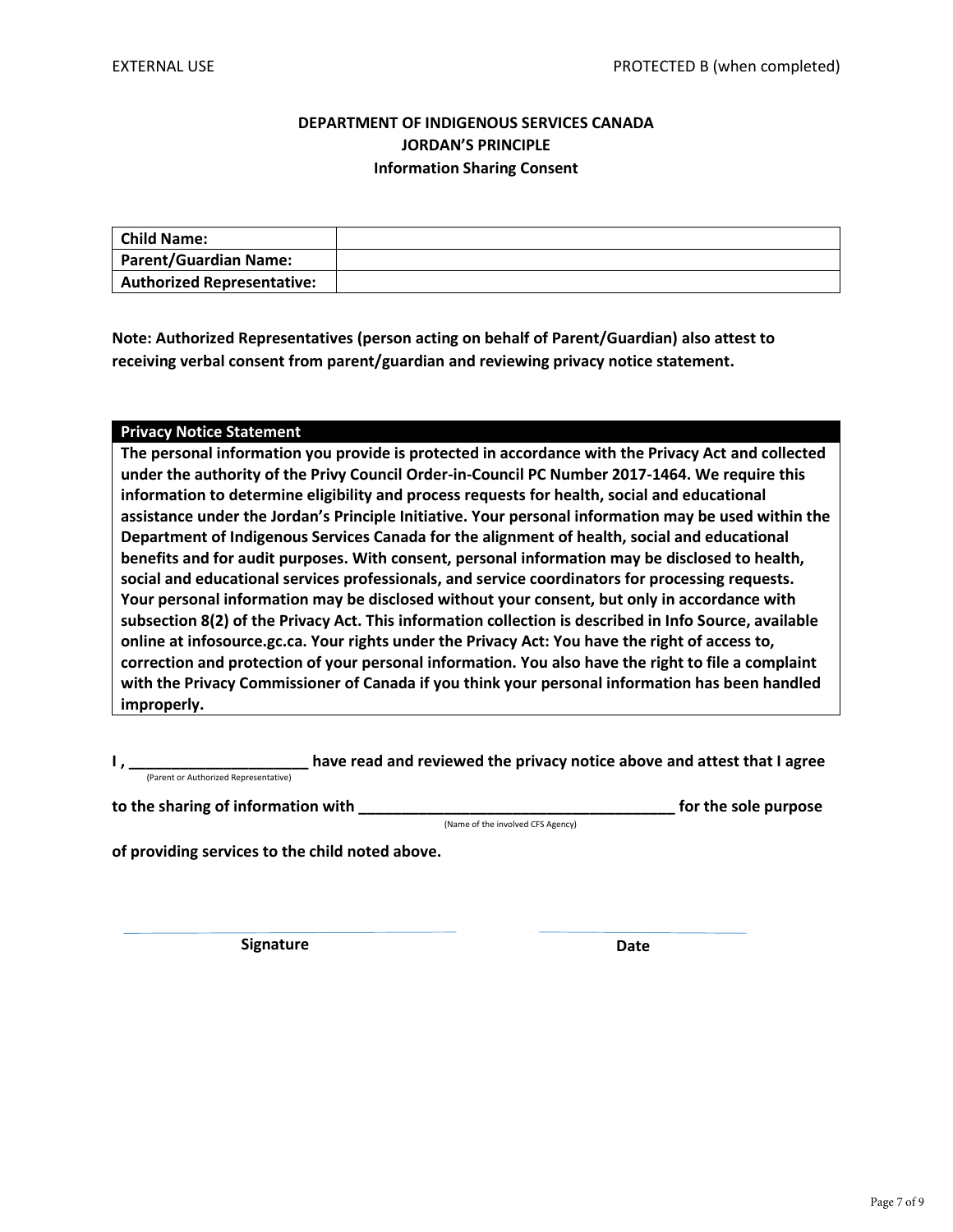### **DEPARTMENT OF INDIGENOUS SERVICES CANADA JORDAN'S PRINCIPLE REQUEST FORM**

Please complete this Form to make a request, and send it to the Focal Point [in your region.](http://www.canada.ca/jordans-principle) **Please note: If immediate or urgent care is required for a child, please call 911 or your local emergency services number, or visit the nearest health facility.** 

## **Please identify if you are a:**

⃝ Child over 16 years

⃝ Parent/Guardian

 ⃝ Authorized Representative of the Parent/Guardian (In order for a representative to make a representative oral confirmation, the representative then must attest to this confirmation.) request on behalf of the parent/guardian, please ensure the parent/guardian gives the

| <b>SECTION 1: Child's Information</b>                                         |                                            |
|-------------------------------------------------------------------------------|--------------------------------------------|
| Given Name:                                                                   | Family Name:                               |
| Child's Date of Birth (yyyy/mm/dd):                                           | Child's sex:                               |
|                                                                               | Unspecified<br>Female <sup>]</sup><br>Male |
| Address(i.e. civic address, apartment/unit number) :                          |                                            |
| City/Community:                                                               | Province/Territory:                        |
| Postal Code:                                                                  | Telephone Number:                          |
| Does the child live or ordinarily live on                                     | Is the child in CFS Care:                  |
| reserve:                                                                      | O Federal Ward<br>Yes<br>No                |
| ) Yes<br>No                                                                   | O Provincial Ward                          |
| If no, name of both parents<br>Is child registered (Y/N)?                     |                                            |
| If yes, registration number: & registration numbers:                          |                                            |
| *If parents treaty numbers are not available, please provide DOB(s)           |                                            |
| <b>SECTION 2: Parent/Guardian's Information</b>                               |                                            |
| Given Name:                                                                   | Family Name:                               |
| Relationship to child:                                                        |                                            |
| Address, if different from above (i.e. civic address, apartment/unit number): |                                            |
| City:                                                                         | Province/Territory:                        |
| Postal Code:                                                                  | Language preference:                       |
| Telephone number:                                                             | Email address:                             |

| SECTION 3: Authorized Representative's Information (if applicable) |              |  |
|--------------------------------------------------------------------|--------------|--|
| Given Name:                                                        | Family Name: |  |
|                                                                    |              |  |
| Relationship to child:                                             |              |  |
| Relationship to parent/guardian:                                   |              |  |
| Address (i.e. civic address, apartment/unit number):               |              |  |